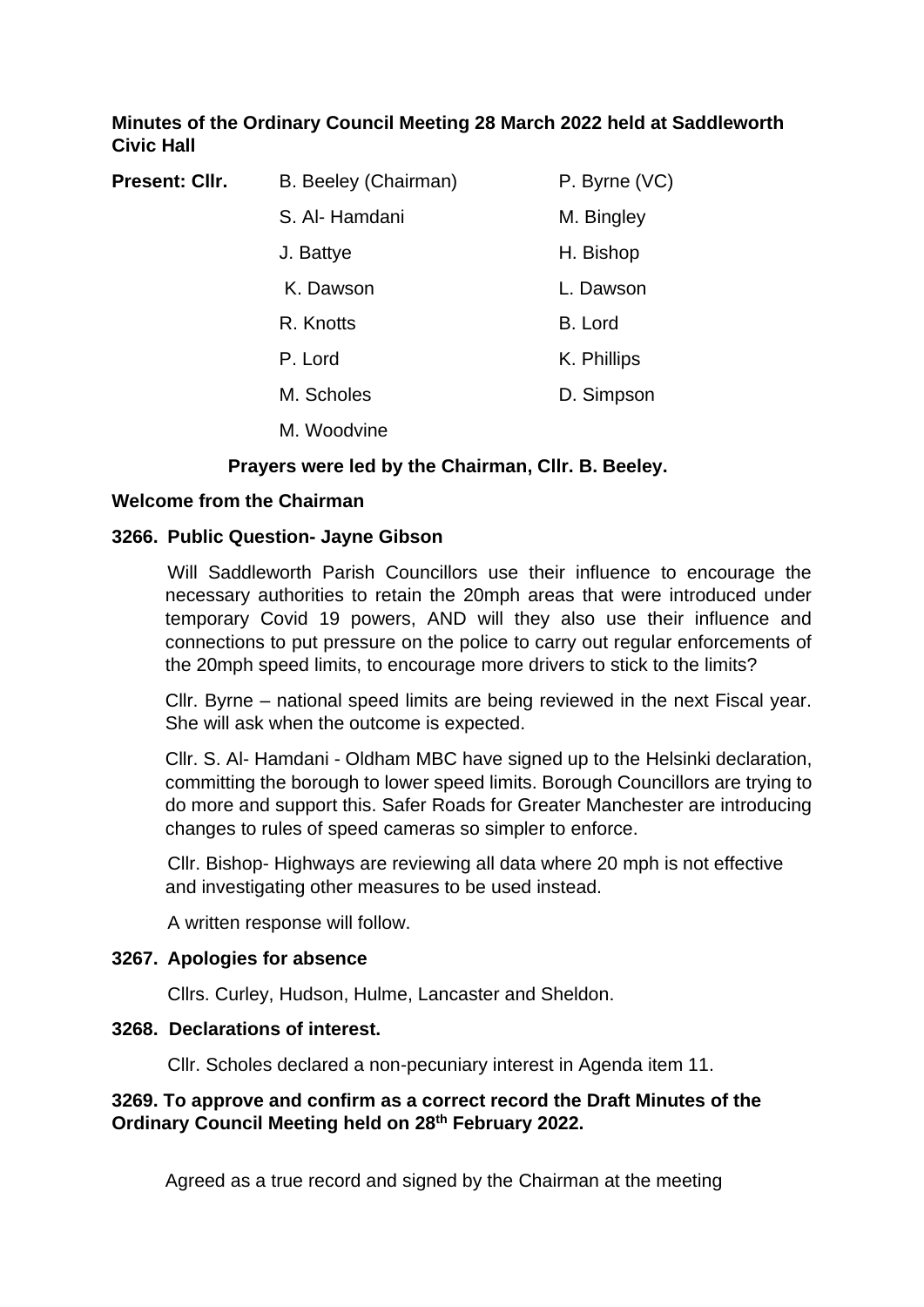### **3270. To note the minutes of the Civic Functions Committee Meeting held on 21st February 2022**

**Noted** 

**3271. To note the Minutes of the Strategic Planning Committee Meeting held on 24th February 2022**

Cllr. Knotts wished his thanks to Cllr. Al-Hamdani be recorded.

Noted.

**3272. To note the Minutes of the Traffic & Transport Committee Meeting held on 1 st March 2022**

**Noted** 

**3273. To note the Minutes of the Planning Committee Meeting held on 7th March 2022**

**Noted** 

**3274. Correspondence:**

**Greenfield Station Accessibility.**

## **Responses received: D. Abrahams MP. Network Rail, P. Street.**

Cllr. Battye- The Mayor of Manchester has said that if accessibility is not reached by 2025 then he would step in. To wait another 7 years is unacceptable. And that a further letter needs to be written. It was resolved that the letter would refer to access for all and 27 years of campaigning. Cllr. Beeley – how many people are aware that Network Rail will pay the cost of transport from Ashton or Stalybridge and it was resolved that this information would be published in the Saddleworth Independent.

Cllr Al-Hamdani – has contacted disabled groups, and whilst not illegal it is not within the spirit of the law.

It was resolved that a further letter be written to Network Rail and the response from Network rail be forwarded to The Rt Hon. D. Abrahams.

#### **3275. Governance review**

Cllr. Beeley gave a synopsis of the meeting held with P. Entwistle (Borough Solicitor) and 2 officers from the Election's Office. As part of the Boundary Commission's local boundary review of Oldham Borough, no recommendations for changes were made regarding Saddleworth Parish Council. The next opportunity for review would be the 50<sup>th</sup> Anniversary of the Parish Council in 2024.

This was accepted by the Council.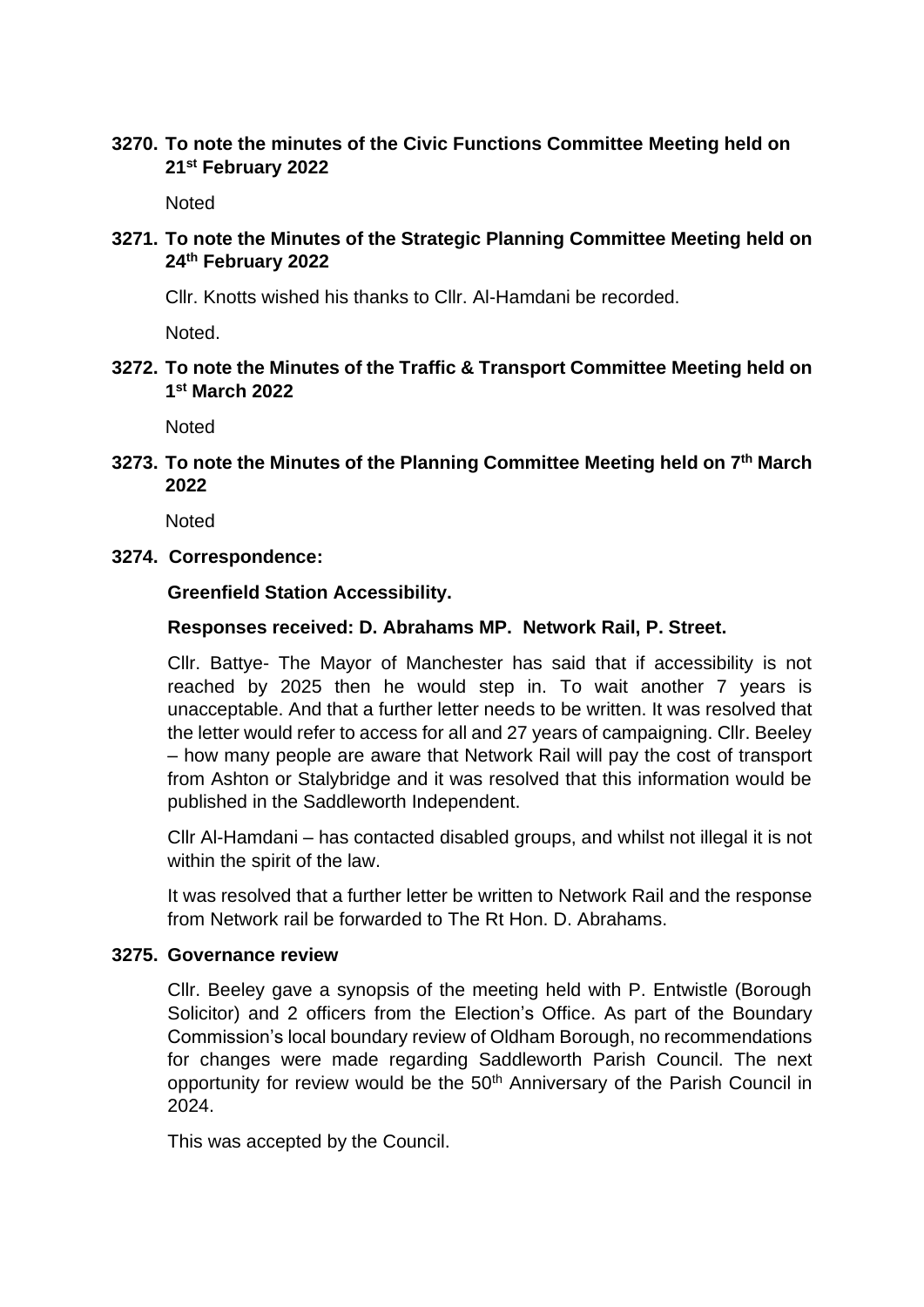#### 3276. **MOTION Greater Manchester Clean Air Zone**

Proposer: Mick Scholes

Seconder: Kevin Dawson

Saddleworth Parish Council Notes:

- 1) The agreed postponement, by the Conservative UK Government, of the introduction of Greater Manchester's "Clean Air Zone" planned for May this year. This is to allow the Greater Manchester Mayor, Andy Burnham, and his administration to re-think the manner in which the required and necessary improvements to air quality in Greater Manchester are to be achieved.
- 2) The long-running campaign by several groups, including those representing local and national business groups, which are in opposition to the specific plans put forward to tax only vehicles used for commercial purposes and not to tax equally polluting private vehicles, a burden that fell both disproportionately on poorer people, smaller businesses and public service vehicles whilst ignoring the pollution from private vehicles.
- 3) That the lack of upgrade kits that can be retro-fitted to older diesel vehicles to reduce their pollutant levels pre-dates both Covid 19 and Brexit. This lack of kits was brought to the attention of the Office of GM Mayor as far back as 2019.
- 4) The financial and cash-flow issues that many smaller businesses still face as a result Covid 19 and Brexit. namely the lack of financial resources available to smaller businesses to purchase newer, less polluting vehicles and the massive decrease in the re-sale value of older, commercial vehicles due to the specifics of the now postponed Clean Air Zone charge.
- 5) That over the previous 12 months the UK Government has reduced the subsidy on purchasing Electric Vehicles by between 16% and 50%. It has removed hybrid cars from the scheme and limited the total retail price of vehicles that are eligible for the scheme.
- 6) That our world, country and Parish will face many challenges in achieving environmental improvements and tackling climate change. Any financial burden incurred in achieving these necessary and vital improvements must be borne by those most able to pay, and any tax burden resulting from these actions must be progressive in design and practice.
- 7) That the poorest in society should never face increasing taxation merely because they are poor and cannot afford other options that are available to those with greater income or wealth.
- 8) The almost seamless and painless move from Leaded Four-Star Petrol to Unleaded Petrol, achieved over a 40-year period worldwide (Algeria became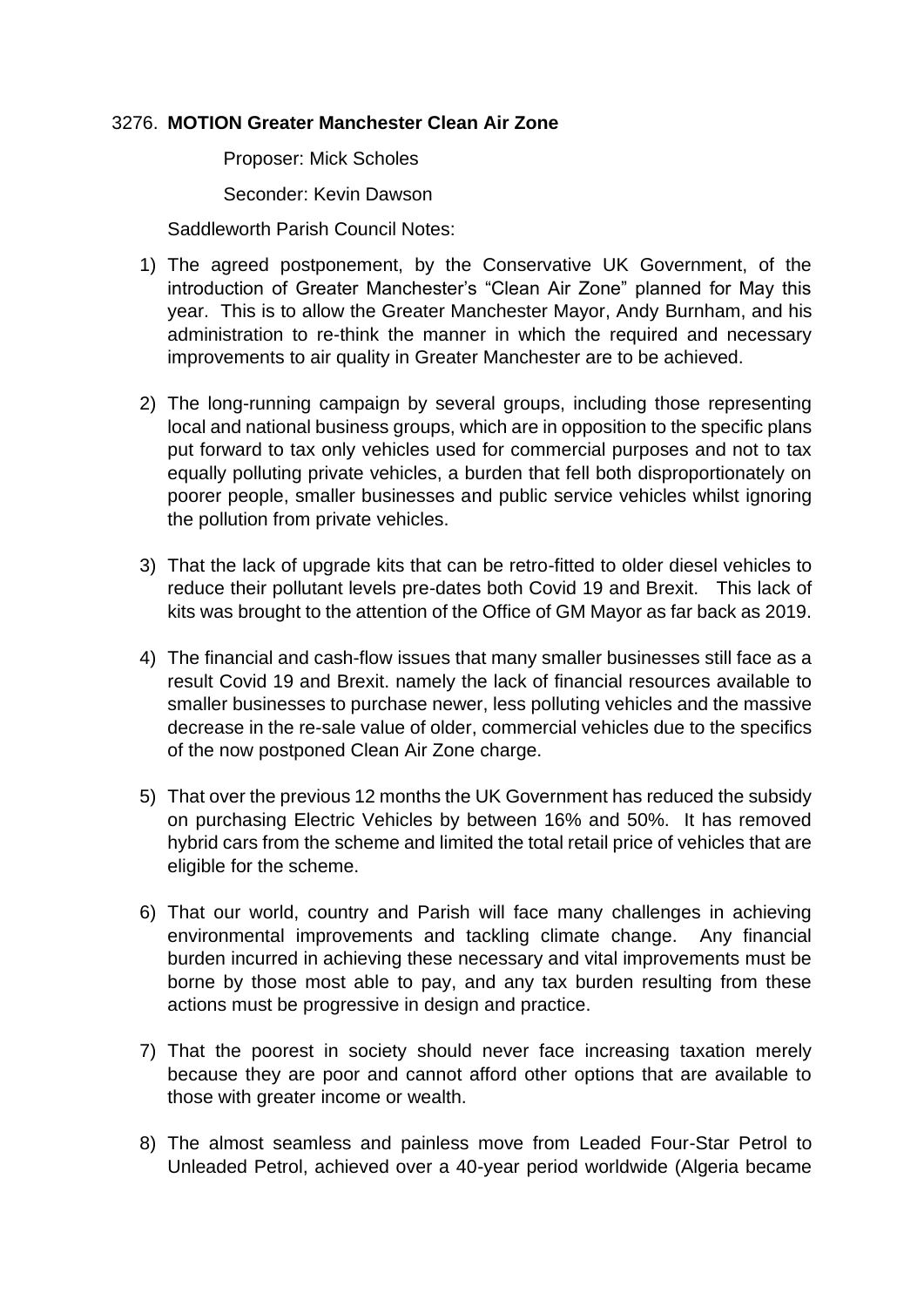the final country to stop selling 4\* in July 2021), that is a beacon of world-wide environmental campaigning and achievement, started in the UK by CLEAR, the Campaign for Lead Free Air in the 1980s, and is an ideal template for environmental change.

All above noted by council.

Saddleworth Parish Council resolves to:

- 1) Write to Mayor Andy Burnham expressing our support for the decision to postpone the introduction of the GM Clean Air Zone and express our desire for the points below to be included in any new scheme, namely:
	- Take steps to ensure that the cost of these improvements do not unfairly burden the poorest people in our society, or businesses across Greater Manchester.
	- Campaign to ensure that other vehicle and traffic originating airborne particulates, such as dust from brake linings, tyres etc, which have a detrimental effect on our air quality are also monitored any their damaging impacts can also be considered.
	- Re-iterate our support for environmental improvements, including improvements to our air quality, and our support for the continued reduction of our reliance on the use of fossil fuels for transport.
	- As a priority, find ways to increase the number of publicly accessible Electric Vehicle Charging Points in Saddleworth.
- 2) Campaign through, and alongside other local government organisations, including NALC and the LGA; relevant campaign groups; industry groups such as the Federation of Small Businesses, Road Haulage Association. etc, thereby achieving the required environmental improvements in our air quality and environment whilst not placing an unequal burden on those least able to bear it.
- 3) We must re-iterate our support for taxpayer-subsidised public transport and promote alternatives to the reliance on fossil fuel powered vehicles for example: walking, cycling, electric cars, electric cycles and scooters.

Cllr. Scholes – the scheme has been postponed as it couldn't be delivered in an equitable manner.

Cllr. Knotts- no air monitoring in Saddleworth, therefore, difficult to assess if such a scheme had been successful.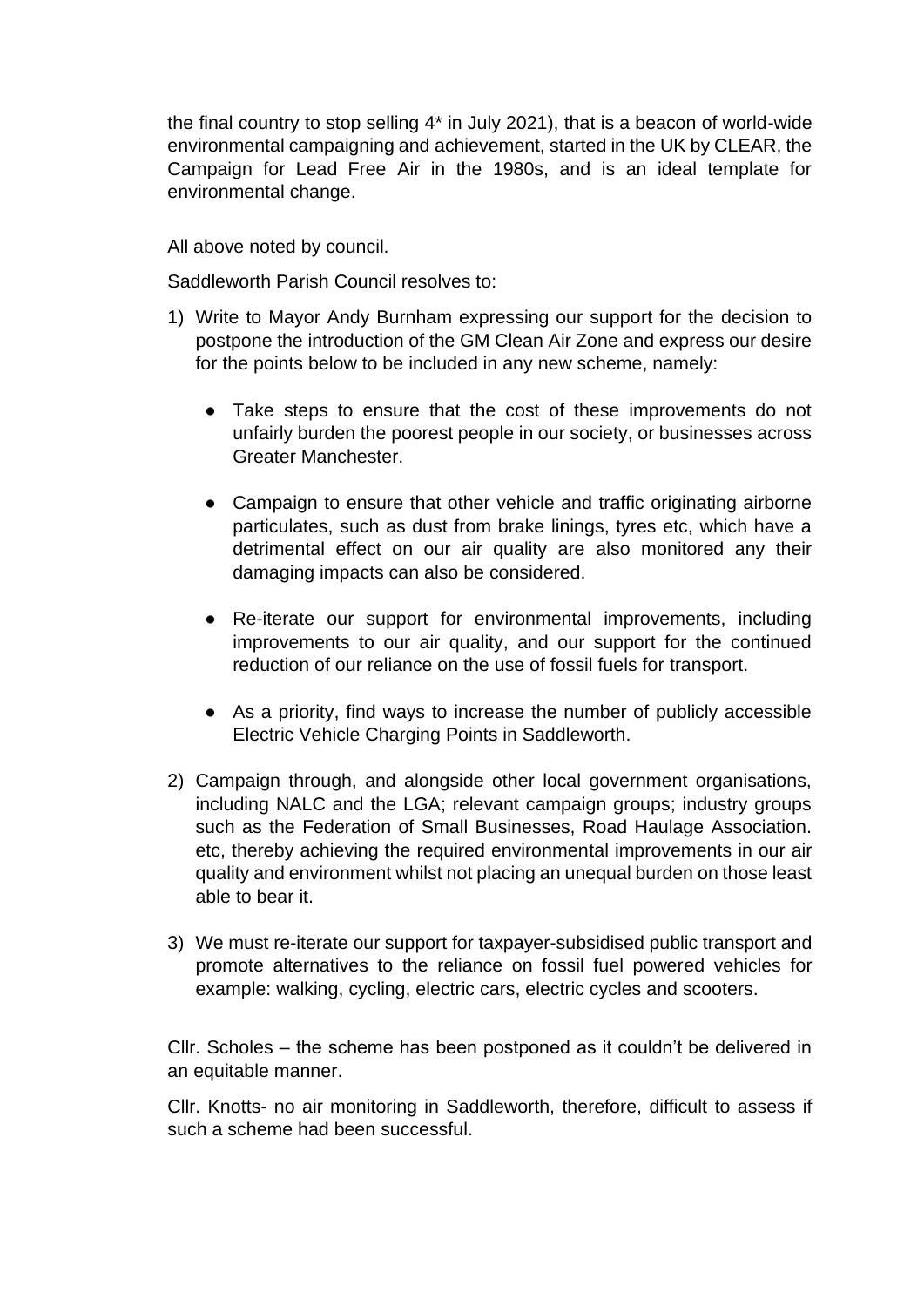Cllr. Byrne- understands that the figure was taken as an average across the borough.

Cllr. Al-Hamdani- agreed that there is a lack of monitoring points but other types of pollution should be measured.

It was unanimously resolved that the proposal following the motion be sent in form of a letter, pointing out the lack of systems for measuring pollution be sent to the Mayor of Manchester, Andy Burnham and that point 2 of the proposal be referred to the Environment Committee.

#### **3277. Saddleworth Parish Council supports Fair Trade.**

Proposed by Cllr Kathryn Phillips

Seconded Cllr Sam Al-Hamdani

The Environment Committee have been supporting the Fair-Trade initiative for several years but this has taken a back seat during the pandemic. In reviewing the criteria, we found that the Saddleworth Parish Council had never formally endorsed commitment to this initiative.

This motion is aimed at correcting that by asking the Council to pass a resolution supporting Fairtrade in Saddleworth and agree to use Fairtrade products.

Below are: The Five Goals for a Fairtrade Town

1. Local council passes a resolution supporting Fairtrade, and agrees to serve Fairtrade products (for example, in meetings, offices and canteens).

2. A range of (at least two) Fairtrade products are readily available in the area's retail outlets (shops, supermarkets, newsagents, petrol stations) and served in local catering outlets (cafés, restaurants, pubs).

3. Local workplaces and community organisations (places of worship, schools, universities, colleges and other community organisations) support Fairtrade and use Fairtrade products whenever possible. Populations over 100,000 will also need a flagship employer.

4. Media coverage and events raise awareness and understanding of Fairtrade across the community.

5. A local Fairtrade steering group is convened to ensure the Fairtrade Town campaign continues to develop and gain new support

Cllr. Phillips- brought as a motion as the parish Council had not previously officially endorsed the Fair-Trade ethos within the Council.

The motion was passed unanimously.